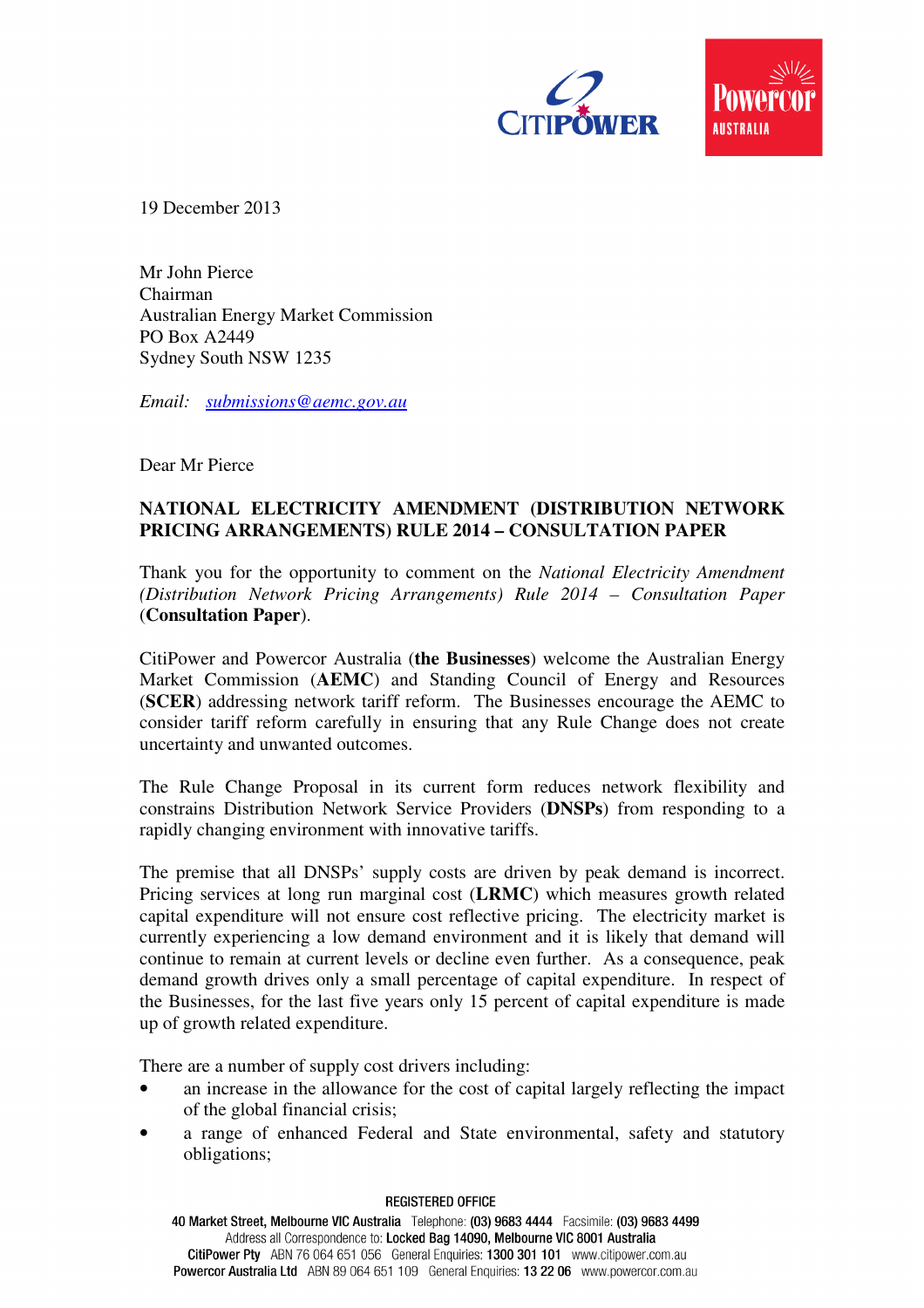- an increase in materials and construction costs, and land and labour rates reflecting cost pressures across the Australian economy;
- operating cost increases caused primarily by bushfire mitigation costs and electrical safety regulation compliance; and
- network augmentation which has driven capital expenditure following significant peak demand growth.

If prices are strictly based on LRMC, there would be a significant residual amount which would need to be smeared across the customer base in order to ensure cost recovery. The Businesses urge the AEMC to recognise that a strict application of LRMC will result in significant under recovery.

Any Rule Change should be progressed as part of a complementary suite of measures supporting network tariff reform. Some of the features of such a reform program may include focusing on achieving demand-based pricing structures, rather than fixed and volume based pricing structures. Such an approach can be complemented with demand management options and new incentive schemes, for example offering rebates for further reductions.

The submission sets out the following issues:

- cost reflective retail energy prices for consumers;
- proposed approach to measuring the cost of supply;
- engaging with consumers on price levels and pricing structure;
- SCER's inaccurate statement on recent rises in electricity prices;
- the removal of side constraints; and
- the role of the pricing structure statement (**PSS**).

## **Cost reflective retail prices**

The Proposed Rule Changes seeks to reform pricing just for the distribution sector.

The focus on achieving cost reflective distribution pricing through regulatory reform only solves part of the problem. There are a number of barriers to achieving cost reflective prices and the take up of cost reflective tariffs, including the following:

- the distribution network tariff is only one component of the electricity retail price. The distribution component of the average electricity bill in Victoria is only about 23 percent or 32 percent if the smart meter rollout is included;
- under the Advanced Metering Infrastructure (**AMI**) Order, retailers determine whether or not to offer consumers a flexible time-of-use tariff or a flat tariff. Retailers will choose a tariff level and tariff structure which maximises profit and does not necessarily reflect cost-reflective distribution pricing;
- without unbundled tariffs, customers cannot see how much they are paying for network services which will effectively blunt their responses to distribution pricing; and
- there is inertia with many customers who are reluctant to move to a new tariff. The Businesses have very few customers who have moved to a time of use tariff.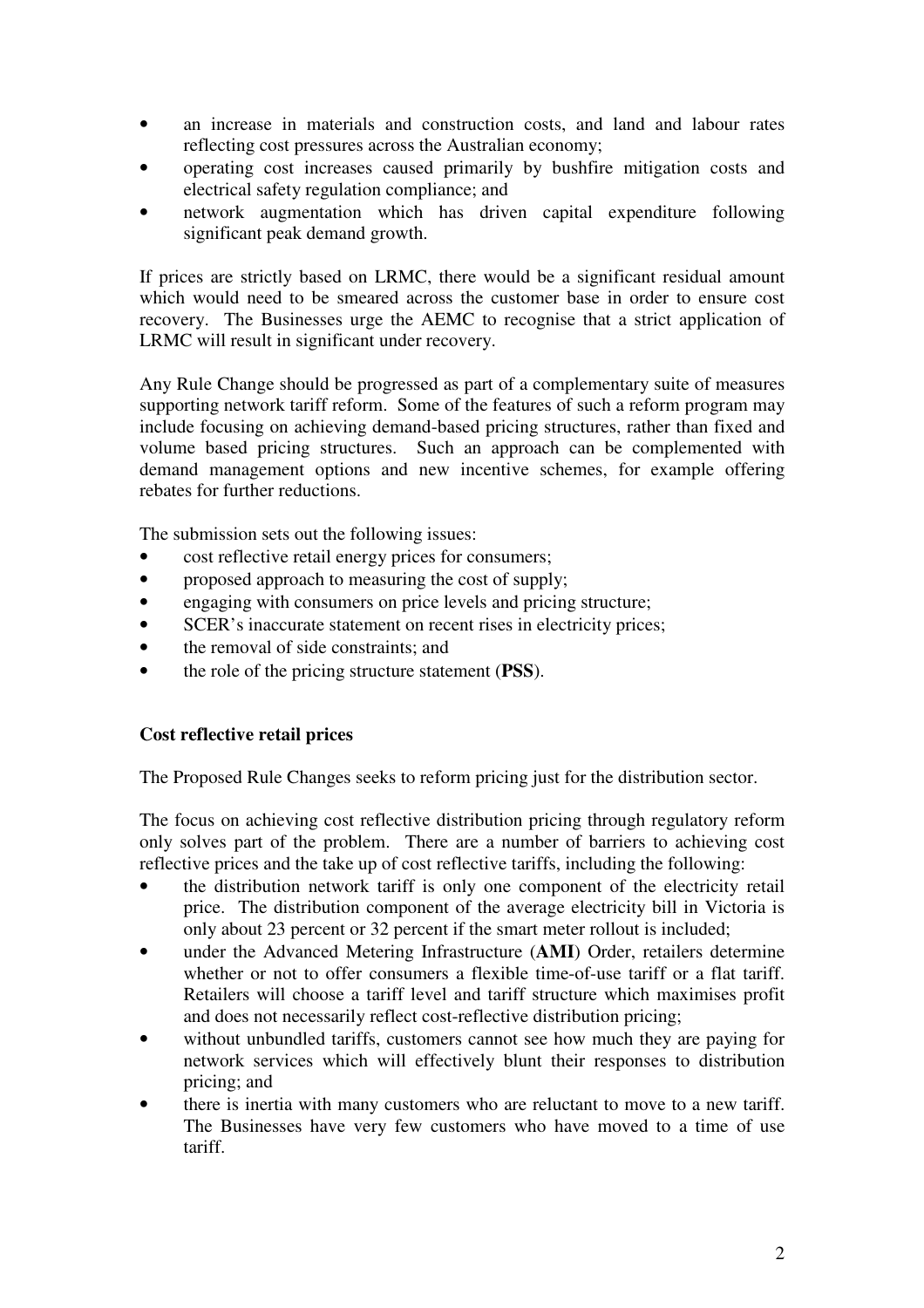## **Proposed approach to measuring the cost of supply**

The Businesses considers the debate on the appropriate methodology to determine LRMC is a secondary issue. The primary issue is whether or not basing prices on LRMC is appropriate.

It is unclear exactly what LRMC means or the potential ramifications of pricing at LRMC. Also for consideration are the practical difficulties in applying LRMC to an individual customer. There are a number of methods in calculating the LRMC. Marsden Jacob Associates articulated these alternatives, in its review of possible approaches for the Queensland Competition Authority.

Previously the methodology adopted by the Businesses to estimate LRMC was based on internally developed estimates of the marginal cost of reinforcement, being the cost per mega-volt-ampere (**MVA**) of deep capacity augmentation. It is similar in concept to an estimate of LRMC based on the *'Turvey'* approach which considers long run incremental change in the cost of supply caused by one unit (one MVA) change in maximum demand.

There does not appear to be one superior methodology for determining LRMC. If the AEMC approves LRMC as the bases for determining prices, the Businesses consider there should be a requirement on the AER to publish a guideline setting out a number of options for measuring LRMC. This will reduce the risk of the AER rejecting the Businesses' proposed pricing proposal whilst providing DNSPs flexibility to tailor their approach. The Businesses consider this approach provides the right balance between flexibility and certainty.

The AEMC does recognise that network charges which are set to recover LRMC could lead to under recovery of total network costs. However, as noted the AEMC does not appear to appreciate how significant the residual costs are. The AEMC proposed a number of methods such as Ramsey or postage stamp pricing to smear the residual cost over the network.

The Businesses consider Ramsey pricing would appear to achieve the SCER's objectives. That is, flexible pricing would be facilitated by allowing the introduction of LRMC pricing (by time and location) and then recovering residual costs through fixed charges. Potential impacts on particular classes of consumers could be minimised by decreasing fixed charges for consumers who have received a relatively high usage or demand charge due to likely network expenditure in their location on the network.

## *Equity/efficiency trade off*

The LRMC will vary based on a number of factors including price differentials between customers, times of use, types of use and location. The Businesses encourage the AEMC to consider the potential efficiency/equity trade-offs with cost reflective locational pricing.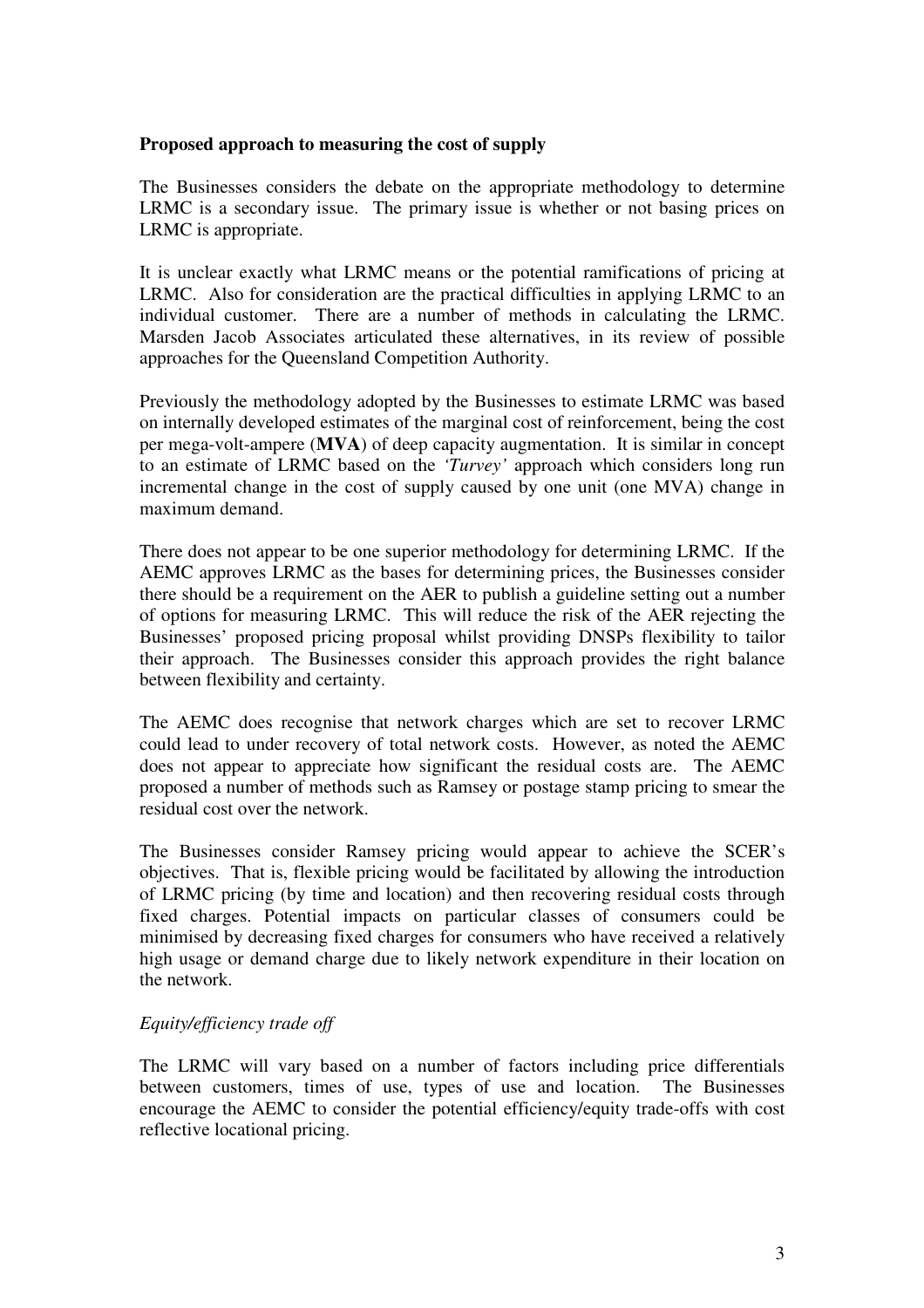For example, the marginal cost of serving a rural customer in western Victoria will vary from that of serving a residential customer in Melbourne. Equally, the marginal costs of serving an industrial customer during business hours on Monday to Friday will vary from that of serving the same customer at 4.00am on a Sunday morning.

There will be winners and losers with cost reflective pricing and serious political ramifications that need to be seriously thought through.

# **Engaging with consumers**

The Businesses strongly support formal consultation with stakeholders when developing network prices during the regulatory proposal stage. Consumers want to be engaged and in order for cost reflective pricing to work they must be well informed.

The Businesses are working hard to effectively engage with consumers. The website, *Taking Electricity*, has been launched by the Businesses. It will be a key channel for keeping customers informed of opportunities to participate in the Businesses' engagement activities, as we develop our 2016-2020 regulatory proposals and proposed pricing structure statement.

In order to avoid duplication, the Businesses consider that the regulatory reset pricing proposal consultation should be incorporated with the consultation on the regulatory proposal.

## **SCER's inaccurate statement on recent rises in electricity prices**

The SCER stated that recent rises in electricity prices have been primarily driven by increases in network charges.<sup>1</sup> This statement is not accurate for Victoria.

Victoria's electricity distribution sector has performed well since major reforms were undertaken in the mid-1990s:

- network charges (including additional costs of the smart meter rollout from 2009) decreased in real terms between 1995 and 2010. Network charges decreased by 20 percent on a \$ per MWh basis, or by 12 percent on a per customer basis;
- network charges comprise a relatively low share of electricity prices to consumers; and
- the Businesses have continued to deliver safe, reliable and efficient performance to our customers.

## **The removal of side constraints**

The Businesses consider side constraints inhibit cost-reflective pricing and there is little economic justification for its existence.

 $\overline{a}$ <sup>1</sup> SCER Rule change request, *Reform of the distribution network pricing arrangements under the National Electricity Rules to provide better guidance for setting, and consulting on, cost-reflective distribution network pricing structures and charges*, 18 September 2013, pg. 13.